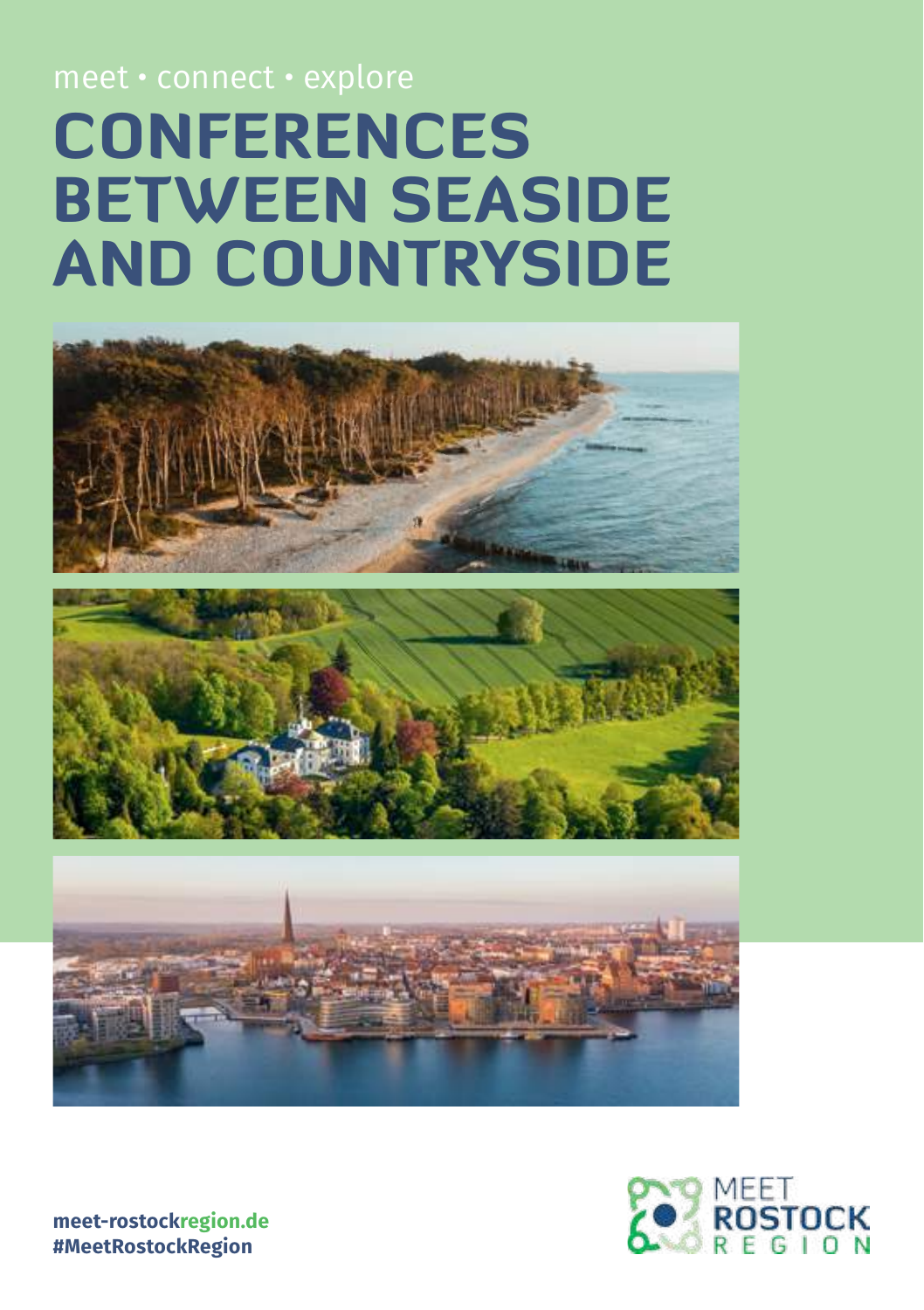

**Ideale Voraussetzungen für Fachkongresse und Tagungen in der Region Rostock!**

*Ideal conditions for specialist congresses and conferences in the Rostock Region!*

#### WARUM REGION ROSTOCK? WHY ROSTOCK REGION

Die Hanse- und Universitätsstadt Rostock und der Landkreis Rostock sind ein dynamischer Wachstumsraum im Nordosten Deutschlands und durch die exponierte Lage internationaler Dreh- und Angelpunkt im Ostseeraum. Hier treffen nicht nur die Achsen Berlin – Kopenhagen und Hamburg – Stettin aufeinander, sondern die zentrale Lage gepaart mit ausgezeichneten Verkehrsanbindungen, modernen Seehäfen, Flughafen und Universität sowie zahlreichen Forschungsinstituten machen die Region Rostock zu einem attraktiven Wissenschafts- und Wirtschaftsstandort.

*The Rostock Region - made up of the historic Hanseatic and University City of Rostock and its surrounding district - represents the dynamic core of growth within northeastern Germany. Its unique location at the cross of the Berlin-Copenhagen and Hamburg-Szczecin axes makes it a key economic hub in the Baltic region. Besides this central location, thanks to its excellent accessibility, modern ports, an airport, the University of Rostock as well as numerous research institutes, the Rostock Region has built a reputation as an attractive environment for science and business.*

#### FAKTEN/ FACTS

**Einwohner\*innen Rostock** *Population of Rostock*

208.886

**Einwohner\*innen Landkreis Rostock** *Inhabitants of Rostock district* ca. 450.000

**Fläche Region Rostock** *Area of Rostock Region* 3.603,51 km2

**Tagungsnetzwerk** *Conference network*

- **»** StadtHalle und HanseMesse Rostock: größter Raum für Kongresse bis zu 6.000 Personen
- **»** 7 Kongresszentren und -hotels in der Stadt und am Meer
- **»** über 40 Tagungshotels
- **»** 31 Tagungslocations
- **»** über 80 Incentive-Anbieter\*innen
- **»** ca. 30 Serviceunternehmen (Tagungsagenturen, Shuttle-Services, Catering und Technikanbieter\*innen)
- **»** *StadtHalle and HanseMesse Rostock: largest space for meetings up to 6,000 persons*
- **»** *7 congress centres and hotels in the city and by the sea*
- **»** *over 40 conference hotels*
- **»** *31 conference locations*
- **»** *over 80 incentive providers*
- **»** *approximately 30 service companies (conference agencies, shuttle services, catering and technical providers)*

#### **Hotellerie**

*Hotel industry*

- **»** 80 Hotels in Rostock
- **»** 10.000 Hotelbetten in Rostock
- **»** 180 Hotels im Landkreis Rostock
- **»** 11.500 Hotelbetten im Landkreis Rostock
- **»** 80 *hotels in Rostock*
- **»** 10.000 *hotel beds in Rostock*
- **»** 180 *hotels in the Rostock district*
- **»** 11.500 *hotel beds in the Rostock county*

#### **Wissenschafts- & Wirtschaftsstandort**

*Location for science and business*

- **»** Universität Rostock
- **»** 3 Leibniz-Institute, 2 Fraunhofer-Institute, 1 Max-Planck-Institut
- **»** über 8 Technologie- und Forschungszentren
- **»** Windenergien Off- und Onshore-Region
- **»** Logistik multimodaler Verkehrsknotenpunkt mit modernen Häfen, Flughafen, IC/ICE-Verbindungen und Autobahnen
- **»** Luft- und Raumfahrt moderne Zulieferindustrie mit leistungsstarken Unternehmen
- **»** *University of Rostock*
- **»** *3 Leibniz Institute facilities, 2 Fraunhofer Institute facilities, 1 Max-Planck Institute*
- **»** *over 8 technology and research centres*
- **»** *wind energy offshore and onshore region*
- **»** *Logistics multimodal transport hub with modern ports, airport, IC/ICE connections and motorways*
- **»** *Aerospace modern supplier industry with high-performance companies*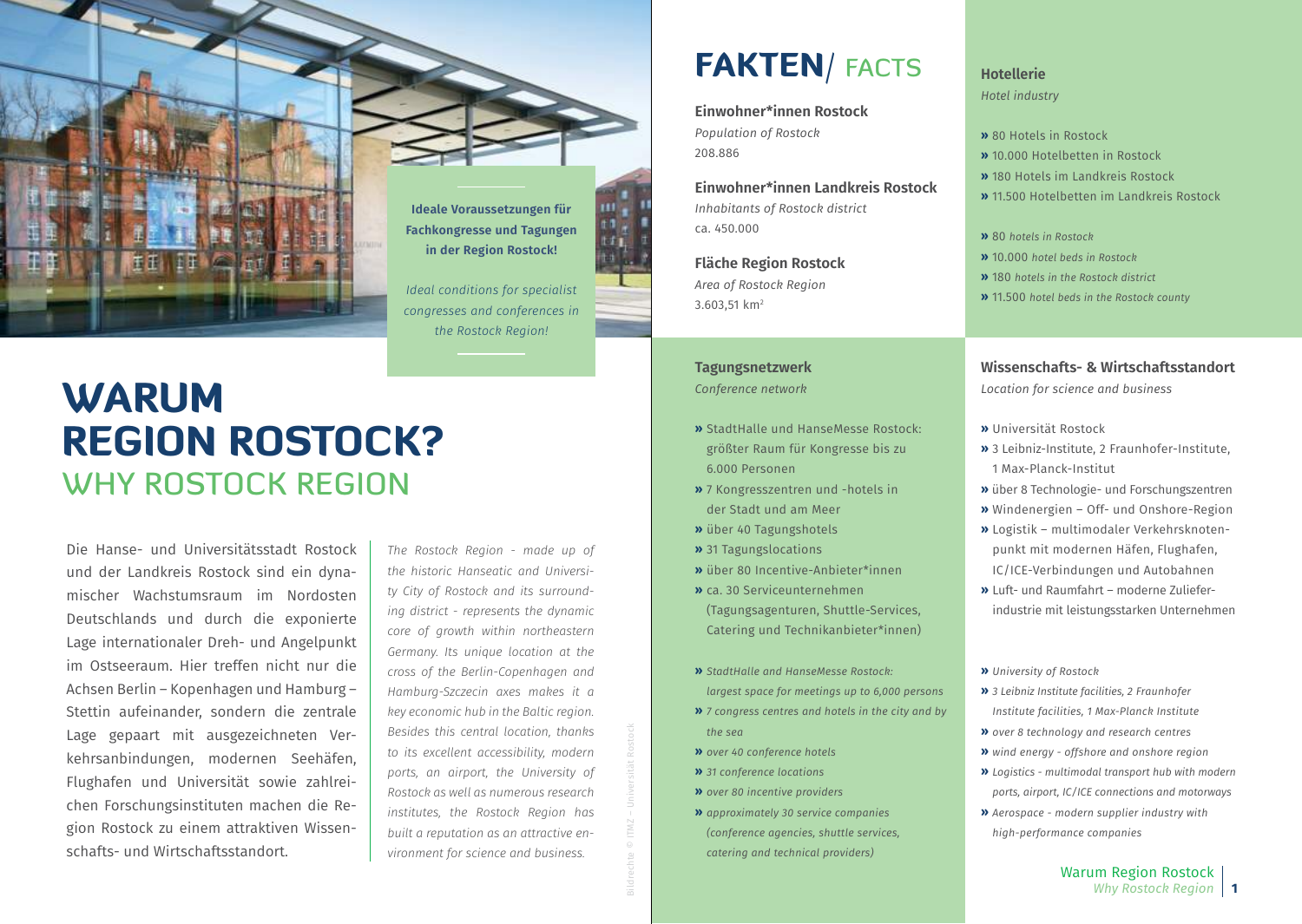#### TAGEN IN D RE GION ROSTOCK MEETING IN THE ROSTOCK REGION

Von Tagen am Meer bis zur Mecklenburgischen Seenplatte – die Tagungsregion Rostock bietet mit ihrer Nähe zur Ostsee einen einzigartigen Rahmen und bes te Voraussetzungen für Ihr Firmenevent. Unsere Tagungslocations sowie Event partner\*innen zeichnen sich durch ein hohes Maß an Flexibilität und Service orientierung aus. Ob moderne Hotels, große Kongresszentren, Gutshäuser oder Schlösser, die Region Rostock verfügt über eine hervorragende Infrastruktur mit insgesamt mehr als 20.000 Hotelbetten. Die Destination ist geprägt durch einen Dreiklang aus Stadt, Ländlichkeit und Meer. Da überrascht es nicht, dass die Tagungsregion Rostock schon lange kein Geheimtipp mehr ist.



*With Rostock´s location on the coast of the Baltic Sea and the region´s connection to the Mecklenburg Lake District, the conference re gion offers a unique setting and excellent con ditions for your event. Our conference venues and collaborating event partners stand out for their customer dedication and are fully commit ted to the success of your event. The region pro vides an excellent infrastructure, holding over 20,000 hotel beds at your disposal, ranging from modern hotels and large congress centres to manor houses and castles. As the destination combines the charm of the sea, the city as well as the countryside, the Rostock Region has long ceased to be an insider tip.*

**Jetzt anfragen! Scannen oder klicken** *scan or click*



Bildrechte © 1 – Rostock Marketing/ Dan Petermann; 2 – TMV/ Tiemann

**Sie haben noch nie in der wunderschönen Region Rostock getagt? Dann wird es höchste Zeit! Über 80 Tagungs- und Eventlocation in modernen Hotels, Kongresszentren, Special Locations, Gutshäusern und Schlössern stehen für Ihre Veranstaltung zur Verfügung.**

*Discover the gorgeous Rostock Region with over 80 conference and event locations, ranging from venues in modern hotels, congress centres and special locations to manor houses and castles.*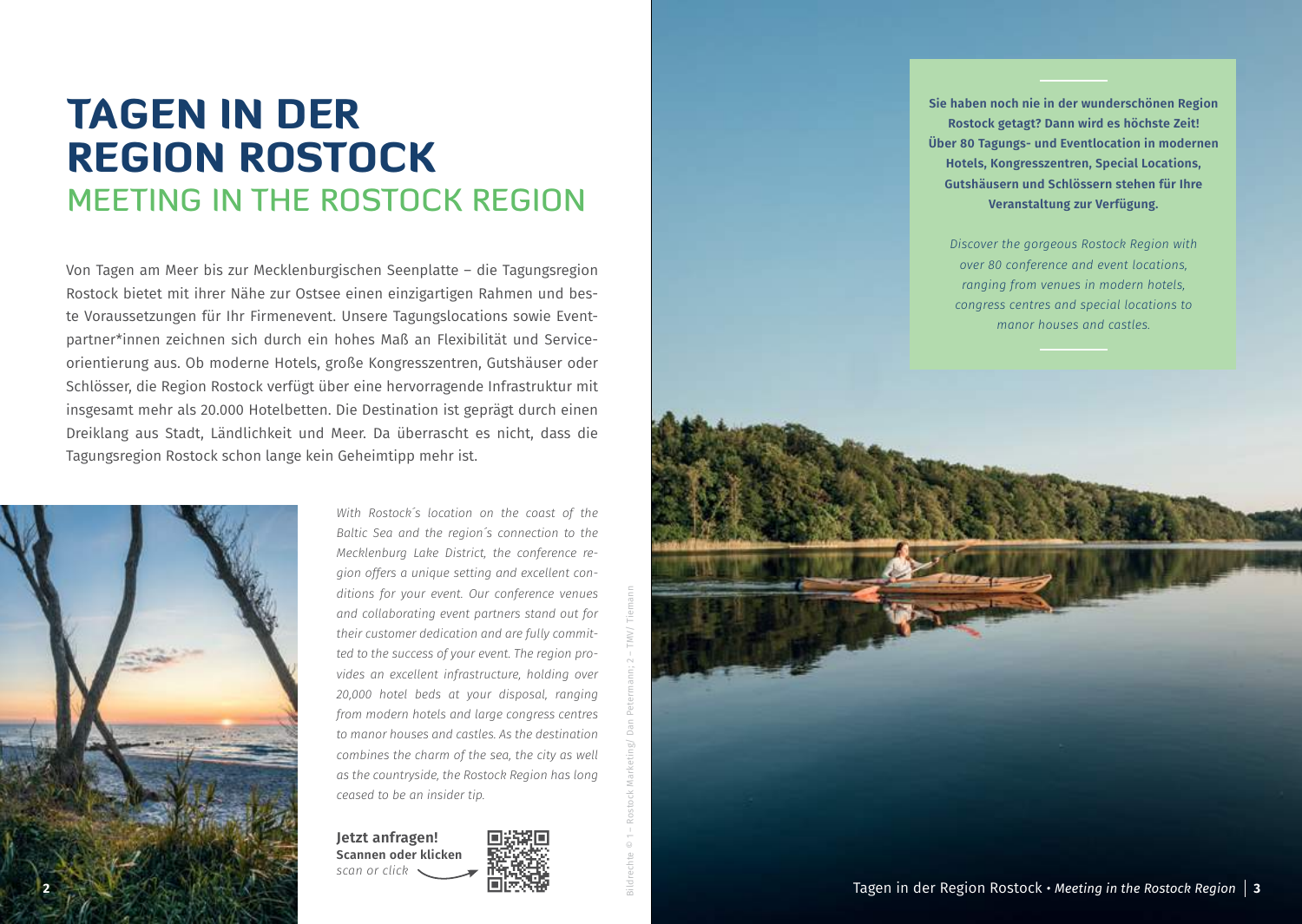

**Sie möchten Ihre Veranstaltung auch hybrid anbieten oder andere digitale Formate ausprobieren? Unsere Eventlocations vor Ort sind technisch professionell ausgestattet und auch unsere Serviceunternehmen stehen Ihnen mit ihrem Know-how zur Seite.**

*Are you planning to hold a virtual or a hybrid meeting? Our venues are fully equipped and cover all you would expect from a modern conference location. If you wish, our expert service providers will gladly assist you.* 



# **TAGE** IN DER STADT MEETING IN THE CITY

Rostock ist der bedeutendste Tagungs- und Kon gressstandort in Mecklenburg-Vorpommern und gilt als das kulturelle und wirtschaftliche Zentrum des Landes. Mit über 800 Jahren ist Rostock nicht nur die älteste, sondern auch die größte Universi täts- und Hafenstadt im Ostseeraum. Sie vereint großstädtisches Flair mit hanseatischer Architek tur. Dabei punktet Rostock nicht nur mit großen Kongress- und Tagungshotels sowie – den größten Kongresszentren im Land – der Stadt- und Messe halle, sondern auch mit der Lage am Meer mit außergewöhnlichen Eventlocations in maritimen Industrieanlagen und auf Schiffen.

> **Scannen oder klicken** *scan or click*



*ing and convention place in Mecklenburg-Vorpommern, is considered the state´s cultur al and economic centre. With over 800 years of history, Ros tock is not only the oldest but* 

*Rostock, as the leading meet -*

*also the largest university and port city within the Baltic re gion. It combines urban flair with Hanseatic architecture. Major conference and event hotels as well as both of the largest convention centres* 

*within the federal state are located here: HanseMesse and Stadthalle. Rostock is also characterised by its location at the coast with exceptional event locations in maritime in dustrial plants and on vessels.*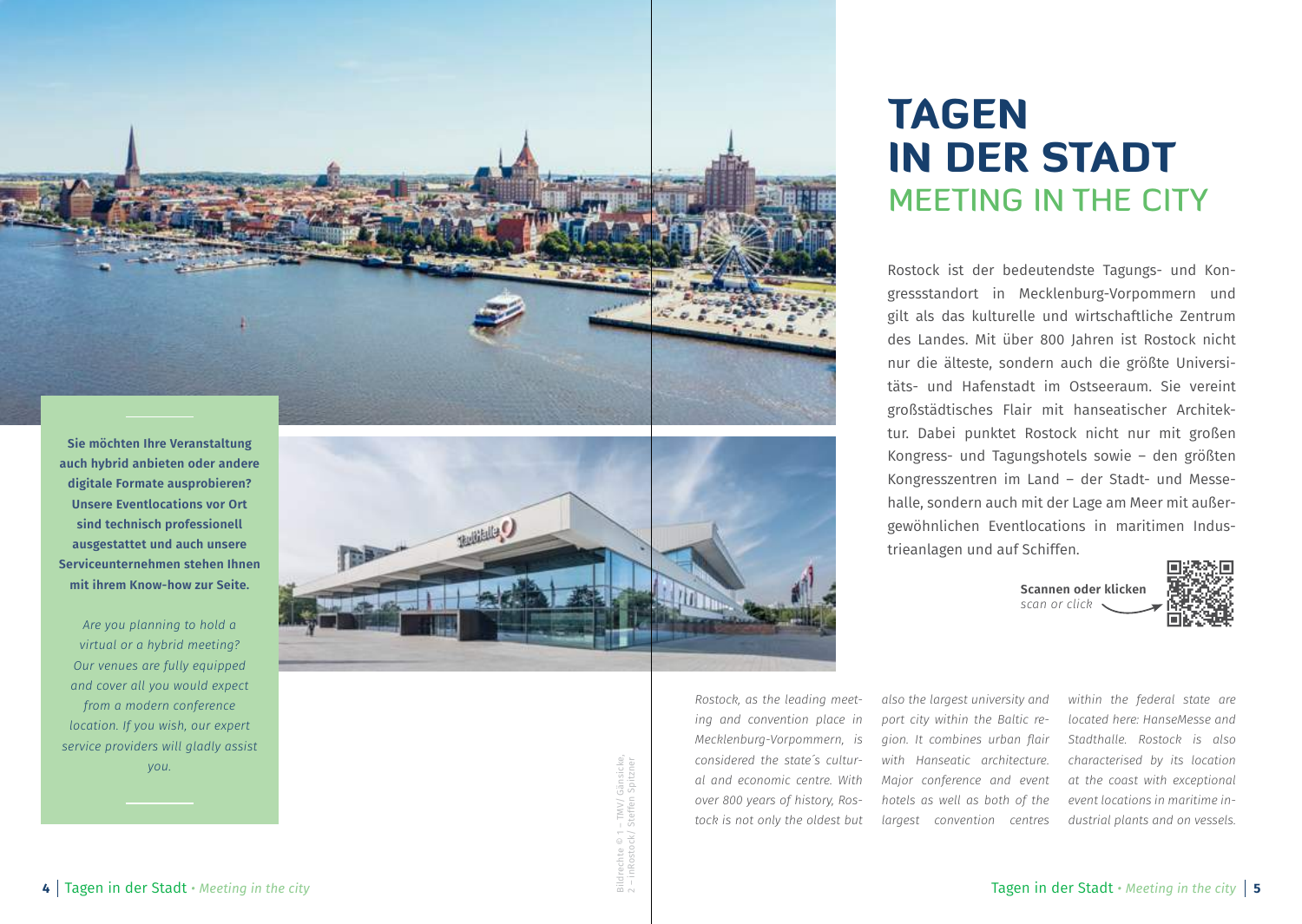#### TAGEN AM MEER MEETING BY THE BALTIC SEA

Es liegt Meersalz in der Luft – Die Region Rostock besticht durch ihre direkte Lage an der Ostsee und die wunderschönen Ostseebäder. Dabei ist Warnemünde wohl das bekannteste Seebad. Als der größte Kreuzfahrthafen Deutschlands ist Warnemünde nur 15 km vom Rostocker

Stadtzentrum Rostocks entfernt. Der feinsandige Ostseestrand, die Fischkutter und die alten Kapitänshäuser schaffen eineinzigartiges maritimes Ambiente und bilden gemeinsam mit den charmanten Restaurants und Hotels einen ganz exklusiven Rahmen für Incentives und Firmenevents.

*scan or click*

*Enjoy the salty breeze. The Rostock Region captivates with its direct location at the Baltic Sea and the beautiful Baltic Sea resorts. Warnemünde is probably the best-known seaside resort. As Germany's largest cruise port, Warnemünde is only 15 km from Rostock´s city centre. The fine sandy Baltic Sea beach, the fishing boats and the old captain's houses create a unique maritime atmosphere and, together with the charming restaurants and hotels, frame an extraordinary setting for incentives and corporate events.*

**Die Region Rostock hat insgesamt 9 Seebäder: Warnemünde, Hohe Düne, Markgrafenheide, Diedrichshagen, Rerik, Kühlungsborn, Heiligendamm, Nienhagen und Graal-Müritz.**

*The Rostock Region has a total of 9 seaside resorts: Warnemünde, Hohe Düne, Markgrafenheide, Diedrichshagen, Rerik, Kühlungsborn, Heiligendamm, Nienhagen and Graal-Müritz.*



Bildrechte © Hotel NEPTUN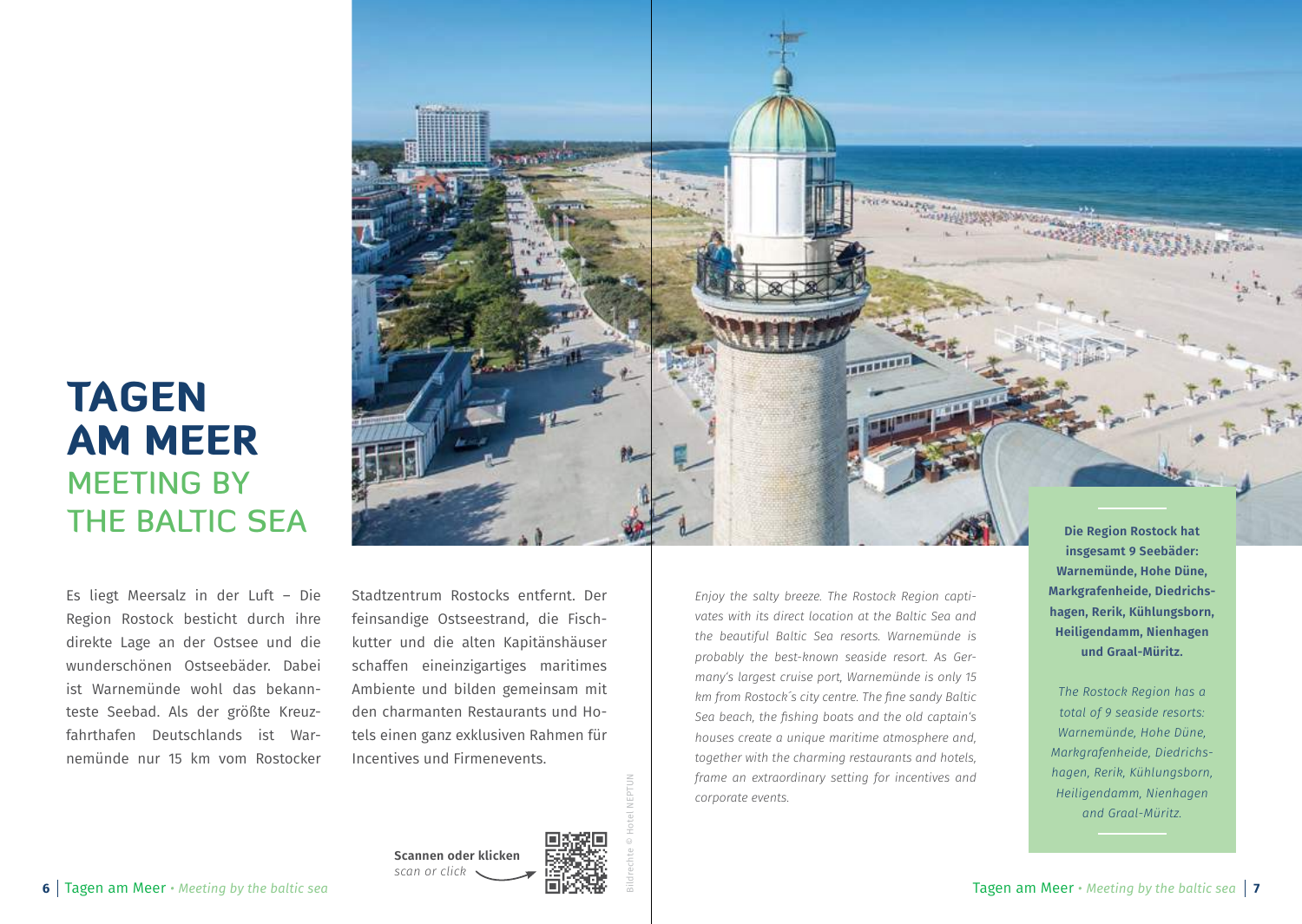

**Scannen oder klicken** *scan or click*

**Der Landkreis Rostock besticht durch seine dynamischen Städte Teterow, Güstrow, Ribnitz-Damgarten und Bad Doberan, seine wunderschöne Naturlandschaft sowie seiner von Gutsdörfern geprägte Kulturlandschaft.** 

*The Rostock district boasts dynamic cities, including Teterow, Güstrow, Ribnitz-Damgarten and Bad Doberan, as well as a beautiful natural and cultural landscape characterised by manor villages.* 

# TAGEN auf dem Land MEETING ON THE COUNTRYSIDE

Die Tagungsregion Rostock bietet exzellente Locations, ideal für kleinere Konferenzen. Die reizvolle Kombination aus Schlössern, Parks und Seen ist typisch für Mecklenburg-Vorpommern. Zwischen grünen Hügeln, dichten Wäldern und bunten Wiesen liegen rund 2.000 Schlösser und Gutshäuser, malerisch eingebettet in romantische Parks und weite Landschaften. Neben einer modernen Tagungstechnik finden Sie hier genügend Freiraum und Ruhe, um etablierte Denkmuster zu durchbrechen und neue Ideen zu entwickeln. Kleiner Tipp: Viele der Gutshäuser und Schlösser können für Ihre Tagung exklusiv gebucht werden!

Bildrechte © 1, 2, 3 – Rostock Marketing/ Dan Petermann

*The Rostock conference region offers excellent venues with unique ambience, ideal for smaller conferences. The charming combination of castles, parks and lakes is typical of Mecklenburg-Vorpommern. Between green hills, dense forests and colourful meadows lie around 2,000 castles and manor houses, picturesquely embedded in romantic parks and vast landscapes. In addition to modern conference technology, you will find enough space and tranquillity here to break through established thought patterns and develop new ideas. Just a small hint: Many of the manor houses and castles can be booked exclusively for your conference!*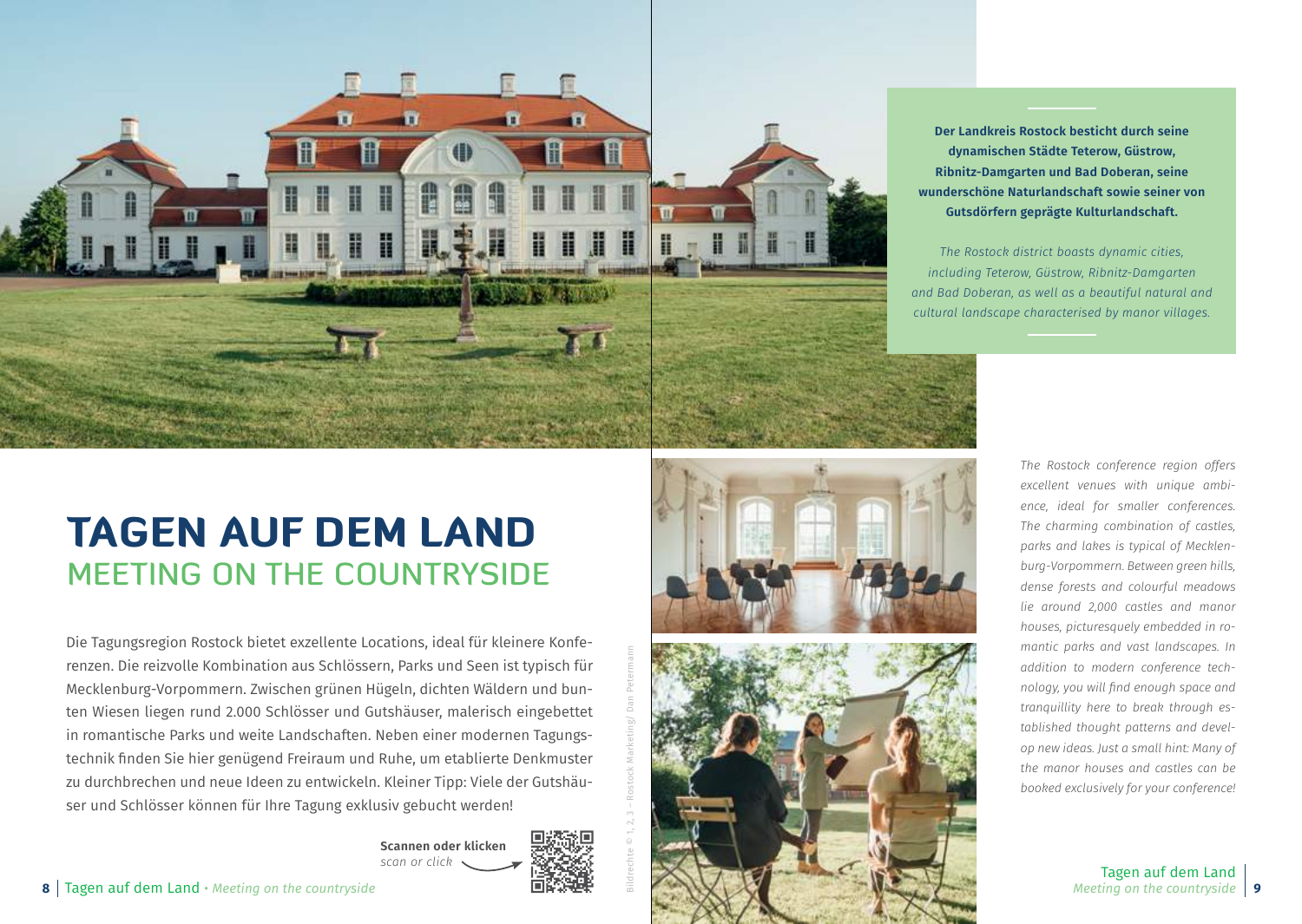

*Getting out of one´s home and into nature - a different kind of home office. A workplace between dense forests and clear lakes. Numerous castles, stately homes and manor houses offer such settings and design spaces for productive exchange with other creative minds. Just take your laptop to the manor garden or accept a video call in the excellently equipped rooms. When was the last time you took a break for a walk in the woods or a dip in the nearby lake?*

**Coworking-Herz begehrt: WLAN, Steckdosen, Schreibtische mit Tageslicht und eine Kaffeemaschine sowie ein schattiges Plätzchen unter dem Apfelbaum.**

*Here you will find everything you need: WiFi, power outlets, desks with natural light and a coffee machine, as well as a shady spot under the apple tree.*

### **COWORKING COWORKING**

Raus aus der Wohnung und rein in die Natur – Homeoffice mal auf andere Art. Einen Arbeitsplatz zwischen dichten Wäldern und klaren Seen. Zahlreiche Schlösser, Herren- und Gutshäuser bieten solche Kulissen und Gestaltungsräume für den produktiven Austausch mit anderen kreativen Köpfen. Einfach mit dem Laptop in den Gutsgarten oder den Video-Call in den hervorragend ausgestatteten Räumen annehmen. Wann haben Sie das letzte Mal eine Pause für einen Spaziergang im Wald oder ein Sprung in den nahegelegenen See eingelegt?

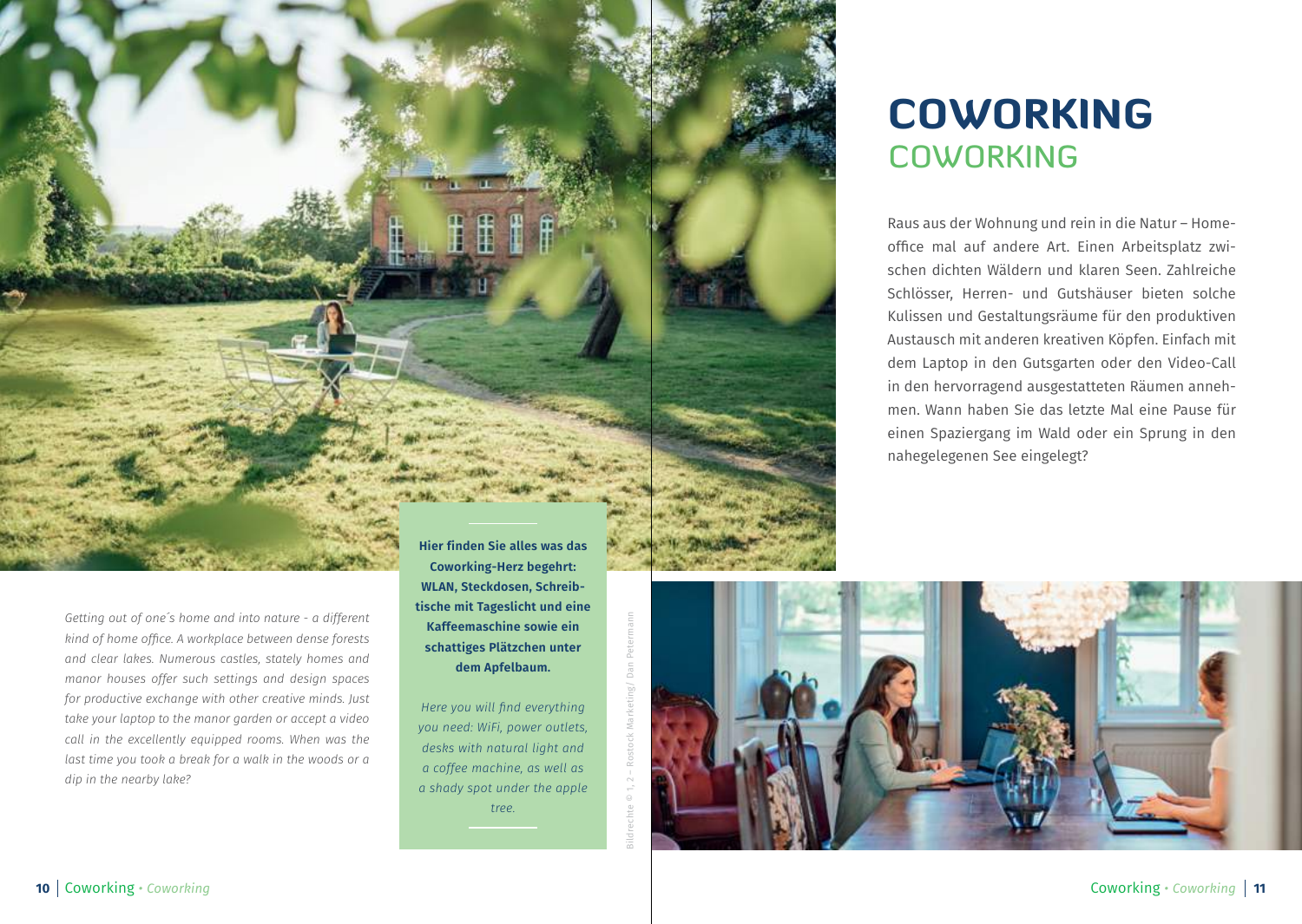

**Sie suchen nach einem Incentive, das für immer in Erinnerung bleibt? Dann gucken Sie gerne auf [meet-rostockregion.de](http://www.meet-rostockregion.de)  vorbei!**

*Are you looking for a memorable team retreat? Visit us at [meet-rostockregion.de](http://www.meet-rostockregion.de)!*



## RAHMENPROGRAMME und TEAM-BUILDING INCENTIVES

Gemeinsame Erlebnisse und ein Wir-Gefühl schaffen! Sei es bei kulinarischen Gaumenfreuden, kulturellen Sehenswürdigkeiten oder gemeinsamen Segeltörns. Ob in der Stadt, auf dem Land oder am Meer, In- oder Outdoor, mit viel sportlichem Einsatz oder lieber Entspannung pur, in der Tagungsregion Rostock finden Sie ein abwechslungsreiches und passendes Rahmenprogramm für Ihre Veranstaltung.

*Create shared experiences and a sense of togetherness! Whether it's culinary delights, cultural sights or joint sailing trips, whether in the city, in the countryside or by the sea, indoors or outdoors, with plenty of physical activity or simply pure relaxation, the Rostock conference region offers a varied and suitable supporting programme for your event.*

Bildrechte © 1, 2 – Rostock Marketing/ Dan Petermann; 3 – TZRW/ Holger Martens;

4 – TMV/ T. Roth; 5 – TMV/ Krauss; 6 – TMV/ Gänsicke

**Scannen oder klicken** *scan or click*







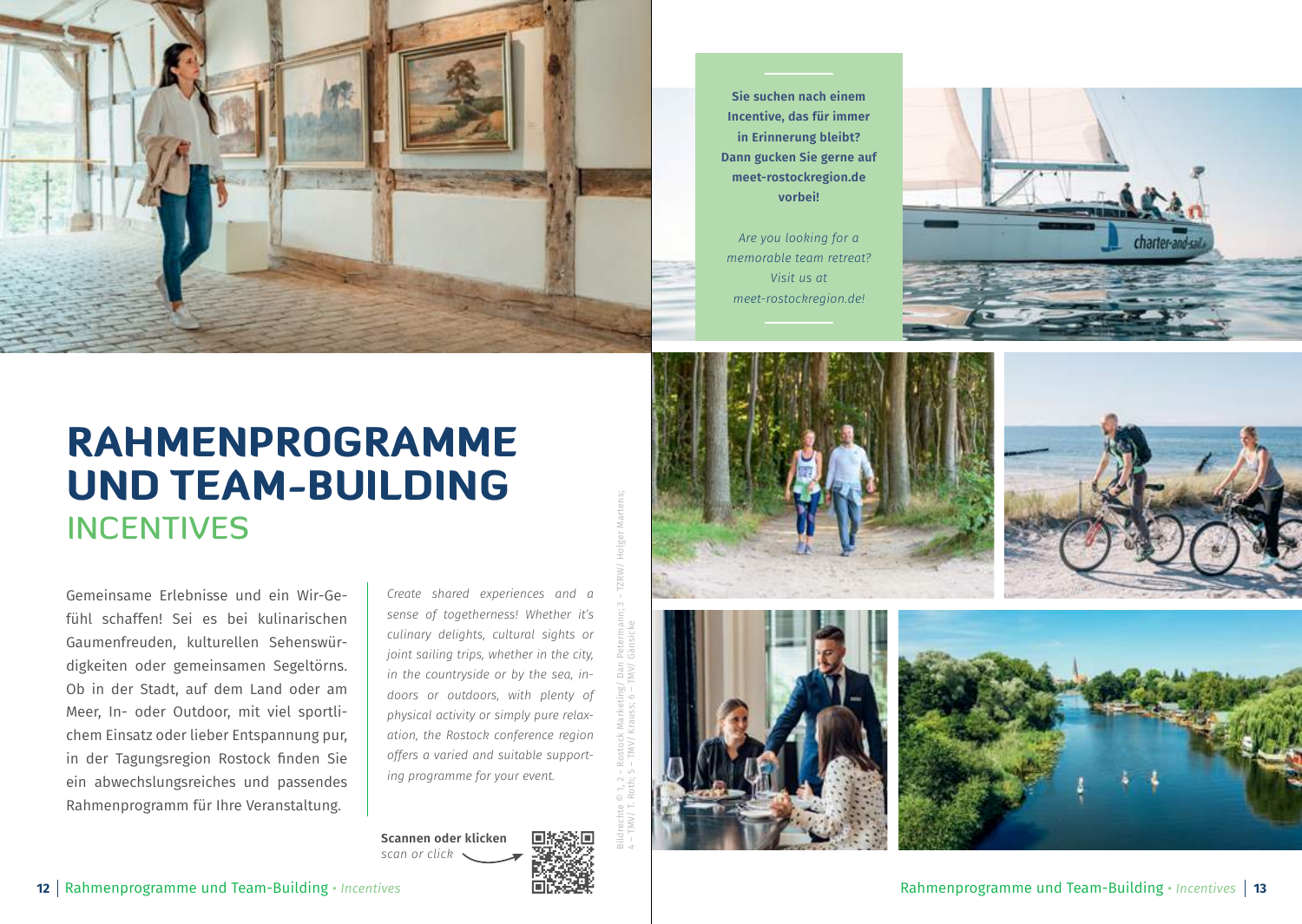

# IHR SERVICEPARTNER VOR ORT YOUR LOCAL PARTNER

Wir sind Botschafter der Destination und zentraler Ansprechpartner. Mit viel Hingabe und Kreativität machen wir Ihre Tagung, Konferenz oder Ihr Incentive zu einem besonderen Erlebnis. Sie profitieren von unseren Synergien, einer unabhängigen und kompetenten Beratung sowie dem Rundum-Service aus einer Hand.

*We are both ambassadors for this destination and your central contact here. Our dedication, team spirit and creativity make every event a unique experience. You benefit from the synergies we bring, our independent and high-quality advice, as well as our comprehensive service from a single source.*

#### Unser Leistungsportfolio Our service portfolio

**» Beratung**

Wir unterstützen Sie bei der Planung Ihrer Veranstaltung

- **» Hotelkontingent** Wir verhandeln Kontingente mit den Hotels
- **» Location-Suche** Wir finden die passenden Veranstaltungsräumlichkeiten
- **» Incentives** Wir finden den Ausgleich in Ihrem Tagungsprogramm
- **» Site Inspections** Wir organisieren gemeinsame Standortbesichtigungen
- **» Kongressbegleitende Dienstleistungen** Wir finden die perfekten Dienstleister\*innen
- **» Netzwerk** Wir bringen Sie mit relevanten Leistungsträger\*innen in Kontakt
- **» Grußworte**

Bildrechte © Rostock Marketing/ Dan Petermann

- Wir organisieren Grußworte durch Vertreter\*innen der Destination
- **» DB Veranstaltungsticket** Sie erhalten Vergünstigungen bei An- und Abreise
- **» Welcome! Ticket** Sie erhalten Vergünstigungen im öffentlichen Nahverkehr

**»** *Advice*

*for planning your event*

- **»** *Hotel allocations*
- *negotiated by us*
- **»** *Location search*

*for suitable event facilities*

- **»** *Incentives to balance your programme*
- **»** *Site visits*
- *organised by us*
- **»** *Complementary conferencing services from the ideal provider*
- **»** *Networking with the key players*
- **»** *Welcoming*

*by official destination representatives*

- **»** *DB (German Railway) event ticket discounts for travel to/from*
- **»** *Welcome! Ticket discounts for local public transport*

**Ihr Ansprechpartner /** *contact* **Rostock Convention Bureau Tel.: +49(0) 381 381 2948 kontakt@rostock-convention.de [www.meet-rostockregion.de](http://www.meet-rostockregion.de)**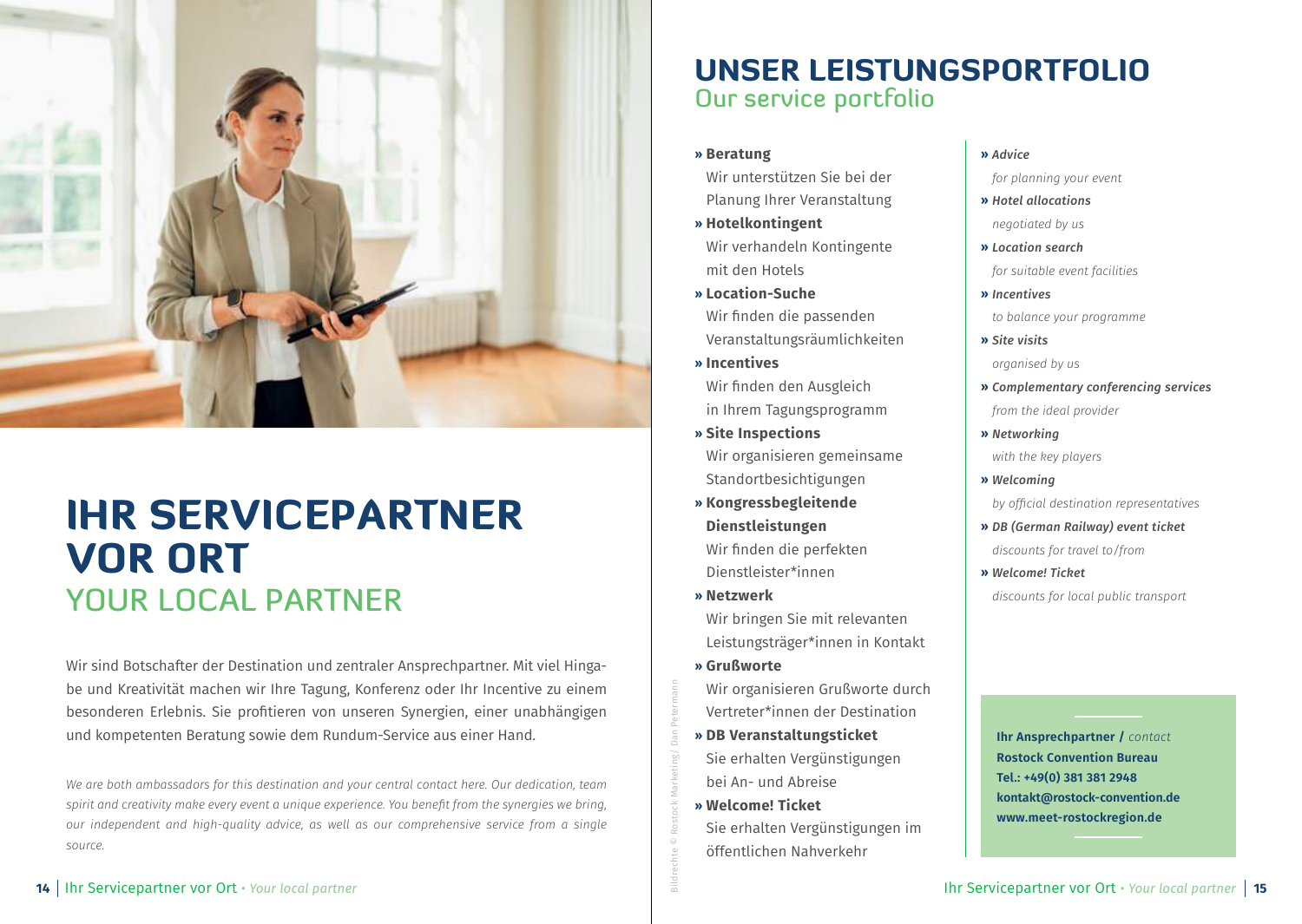## Ankommen Getting here

Unsere Kongress- und Tagungsdestination Rostock und Region erreichen Sie komfortabel über das moderne Schienennetz, Seeweg, zwei Autobahnen und den Flughafen Rostock-Laage. Diese Infrastruktur charakterisiert die Tagungsregion Rostock nicht nur als einen zentralen Punkt zwischen den Metropolen Hamburg und Berlin im nationalen, sondern auch zwischen Kopenhagen und Stettin im internationalen Raum.

*You can reach our congress and conference destination Rostock and the region comfortably via the modern rail network, sea routes, two motorways and the Rostock-Laage airport. This infrastructure characterises the Rostock conference region not only as a central point between the metropolises of Hamburg and Berlin on a national level, but also between Copenhagen and Szczecin on an international level.*



- **»** Hauptbahnhof Rostock Deutsche Bahn ICE/IC-Verbindungen u.a. nach Hamburg, Berlin, Bremen, Düsseldorf, Hannover, Köln, Leipzig, Dresden Stuttgart, Karlsruhe, Nürnberg und München
- **»** Zentraler Busbahnhof Flixbus-Verbindungen nach Orten in ganz Deutschland
- **»** Nahverkehr sehr gut ausgebautes Nahverkehrsnetz
- **»** *Central Station Deutsche Bahn ICE/IC connections to Hamburg, Berlin, Bremen, Düsseldorf, Hanover, Cologne, Leipzig, Dresden, Stuttgart, Karlsruhe, Nuremberg and Munich, among others.*
- **»** *Central Bus Terminal Flixbus connections to destinations all over Germany*
- **»** *Local transport Very well-developed local transport network*



- **»** Flughafen Rostock Laage
- **»** Flughafen BER in Berlin und Hamburg mit internationalen Direktverbindungen, je ca. 2 Stunden von Rostock entfernt mit direkter Bahn- und Fernbusverbindung
- **»** *Airport Rostock Laage*
- **»** *Airport in Berlin and Hamburg Airport with direct international connections. approx. 2 hours from Rostock with direct rail and long-distance bus connections*



Scandlines Gedser **»** Rostock TT-Line Trelleborg **»** Rostock Stena Line Trelleborg **»** Rostock Finnlines Helsinki **»** Rostock

#### A 20 / *Highway* Hamburg **»** Rostock (ca. 2 h) A19 / *Highway* Berlin **»** Rostock (ca. 2 h)